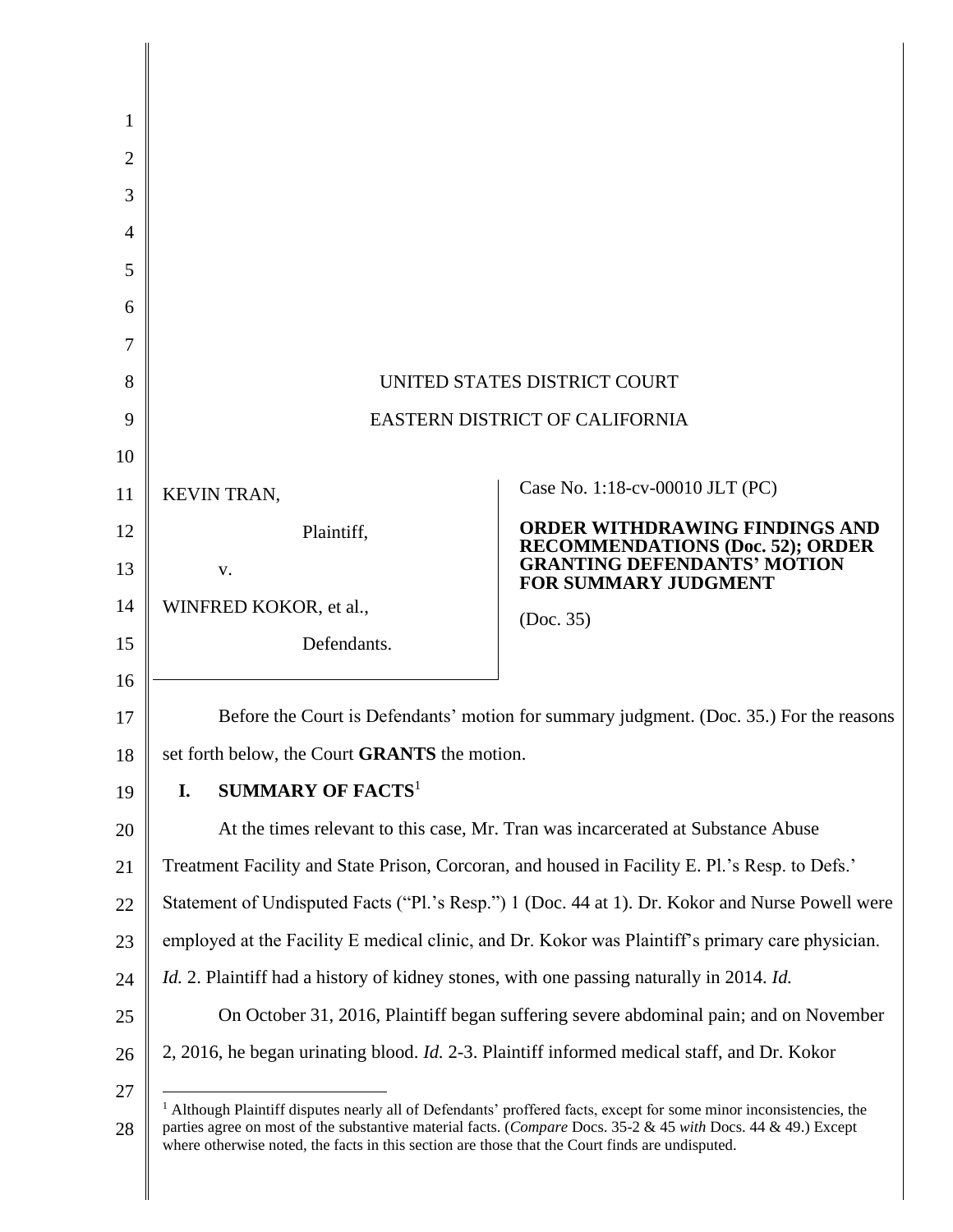1 2 3 4 5 6 7 8 9 10 11 12 13 14 15 16 17 18 19 20 21 22 23 24 25 26 27 diagnosed him with possible urolithiasis (kidney stones) and ordered a urine test. Defs.' Resp. to Pl.'s Statement of Disputed Facts ("Defs.' Resp.") 2-3 (Doc. 49 at 2-3). "Plaintiff was then transferred to the Triage and Treatment Area ('TTA') for emergency treatment." *Id.* 3. While at TTA, Plaintiff was provided an injection of Toradol and Aleve for pain, plus one dose of Ciprofloxacin (an antibiotic), then discharged. *Id.* On November 3, 2016, Dr. Kokor examined Plaintiff and prescribed additional Ciprofloxacin. *Id.* 3-4. According to Plaintiff, Dr. Kokor told Plaintiff that he believed a kidney stone had passed, and thus a "urine strainer was unnecessary." *Id.* 4. Dr. Kokor also "indicated that there was to be a 'follow up after [urine analysis] report for further review.'" *Id.* On November 4, 2016, Plaintiff saw Nurse Powell for a follow-up appointment. *Id.* Plaintiff informed her that his pain had decreased to a "4 out of 10" (from a previous "8 out of 10"), but that he was still experiencing more pain than normal. *See id.* 3, 5. Powell instructed Plaintiff to continue taking Aleve on an as-needed basis and to seek further medical attention if his pain or symptoms increased. *Id.* 5. Plaintiff's pain subsided between November 4 and December 18, 2016. *Id.* 6. On December 18, 2016, Plaintiff again began suffering severe pain in his abdomen. *Id.* He went to the Facility E medical clinic, and he was transferred to the TTA. *Id.* Dr. Scharffenberg prescribed morphine for pain and ordered that Plaintiff be transferred to Mercy Hospital. *Id.* At Mercy Hospital, a CT scan revealed that Plaintiff had an "obstructing . . . ureteral stone at the ureterovesical juncture." *Id.* 6-7. On December 20, 2016, Dr. Youngstrom, a urologist, performed surgery, removed the kidney stone, and placed a "ureteral stent." *Id.* 7. "Dr. Youngstrom informed Plaintiff that the stone had become embedded in Plaintiff's urinary tract." *Id.* In his notes, Dr. Youngstrom indicated that Plaintiff would need to follow up with him in one week for "KUB and possible stent removal." *Id.* Dr. Shah also advised Plaintiff that he would need to follow up with Dr. Youngstrom in one to two weeks, and the "Physician Orders" and "Physician Discharge Instructions" indicated the same. *See id.* Back at TTA, an unidentified "nurse informed Plaintiff that he was going to have a follow-up appointment within 2 weeks with

28 Dr. Youngstrom," and Dr. Chang ordered the follow-up. *Id.* 8.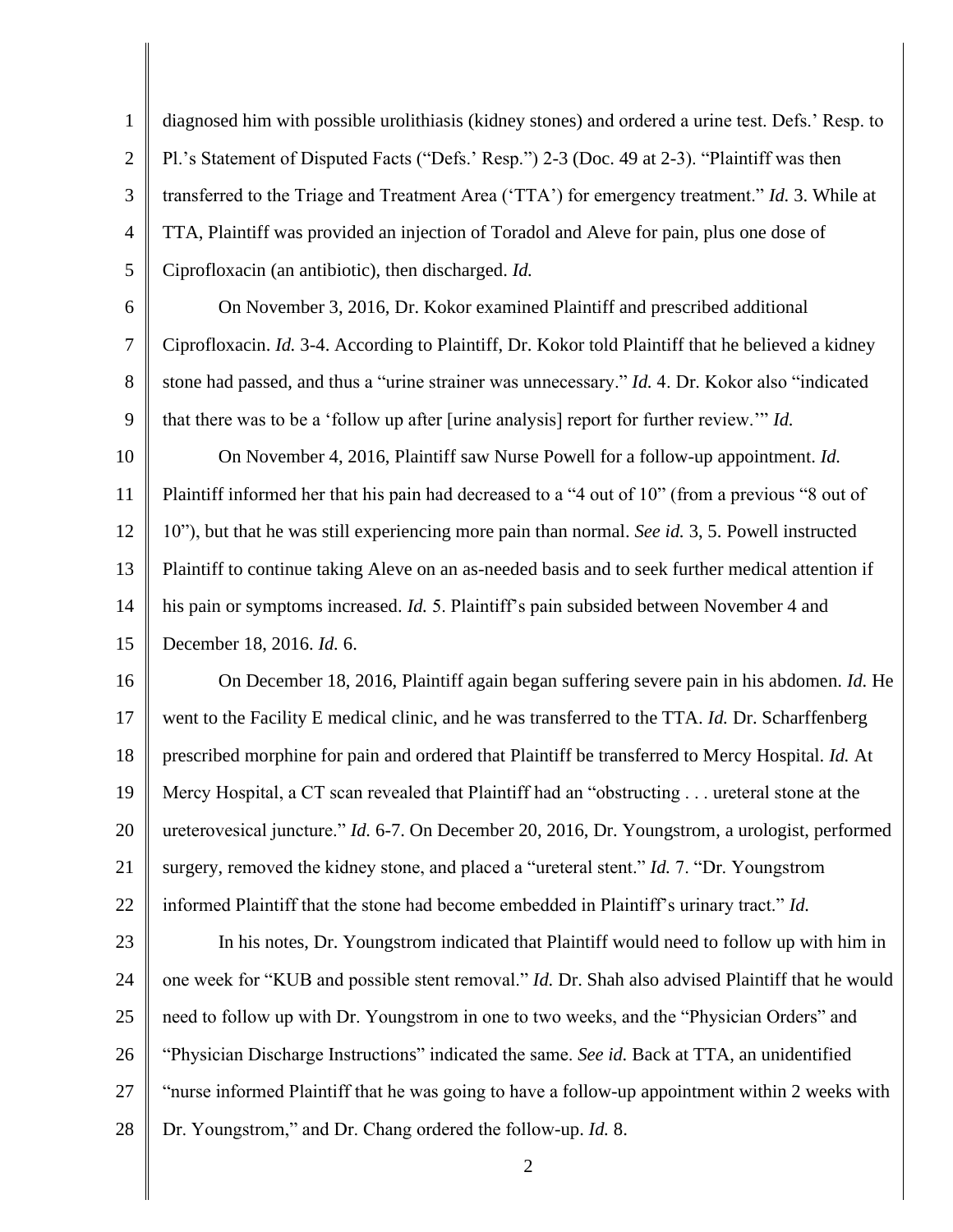1 2 3 4 5 On December 21, 2016, Dr. Kokor instructed Plaintiff to continue taking Flomax and antiinflammatory medications, and he ordered an X-ray and a follow-up to be scheduled with Dr. Youngstrom within one to two weeks. *Id.* Plaintiff underwent the X-ray exam on December 23, 2016. *Id.* Dr. Kokor determined that the test results were "within normal limits" and that "no other provided follow-up is required." *Id.*

6 7 8 9 10 11 On January 4, 2017, Plaintiff submitted a request for medical attention because he was experiencing pain in his flank region and because he had not yet seen Dr. Youngstrom for his follow-up appointment. *Id.* 10. On January 6, 2017, Nurse Powell saw Plaintiff and instructed him to continue taking Aleve for his pain. *Id.* 10. She and Dr. Kokor then submitted a request for a follow-up appointment with Dr. Youngstrom, because the appointment had not been scheduled. *Id.* 10-11.

12 13 14 15 16 On January 9, 2017, Plaintiff submitted another request for medical attention because he was experiencing severe, sharp pain in his lower abdomen. *Id.* 11-12. Nurse Powell saw Plaintiff and indicated that his follow-up appointment with Dr. Youngstrom would occur in a "very short period." *Id.* 12. After consulting with a doctor, Powell provided Plaintiff anti-inflammatory medications and told him to continue taking Aleve. *Id.*

17 18 19 20 21 22 23 24 25 26 27 On January 10, 2017, Plaintiff went to the Facility E medical clinic because he was experiencing "stabbing pains" in his abdomen and now urinating blood. *Id.* Dr. Chang prescribed Bactrim and an injection of Toradol, and he ordered a follow-up with a doctor for the following day. *Id.* 13. On January 11, 2017, Dr. Anderson ordered that Plaintiff be transferred to Mercy Hospital. At Mercy Hospital, "Plaintiff was diagnosed with obstructive uropathy with possible stent infection." *Id.* 14. Dr. Youngstrom and Dr. Kakarla indicated that the follow-up appointment with Dr. Youngstrom had not been scheduled. *Id.* "Dr. Youngstrom mentioned that he figured Plaintiff's follow-up with him was lost in the prison system." *Id.* 15. Dr. Youngstrom determined that, due to Plaintiff's "minor symptoms and likely reactive leukocytosis," the stent should be removed. *Id.* 14-15. Dr. Youngstrom removed the stent "without complication" on January 12, 2017. *Id.* 15.

28

///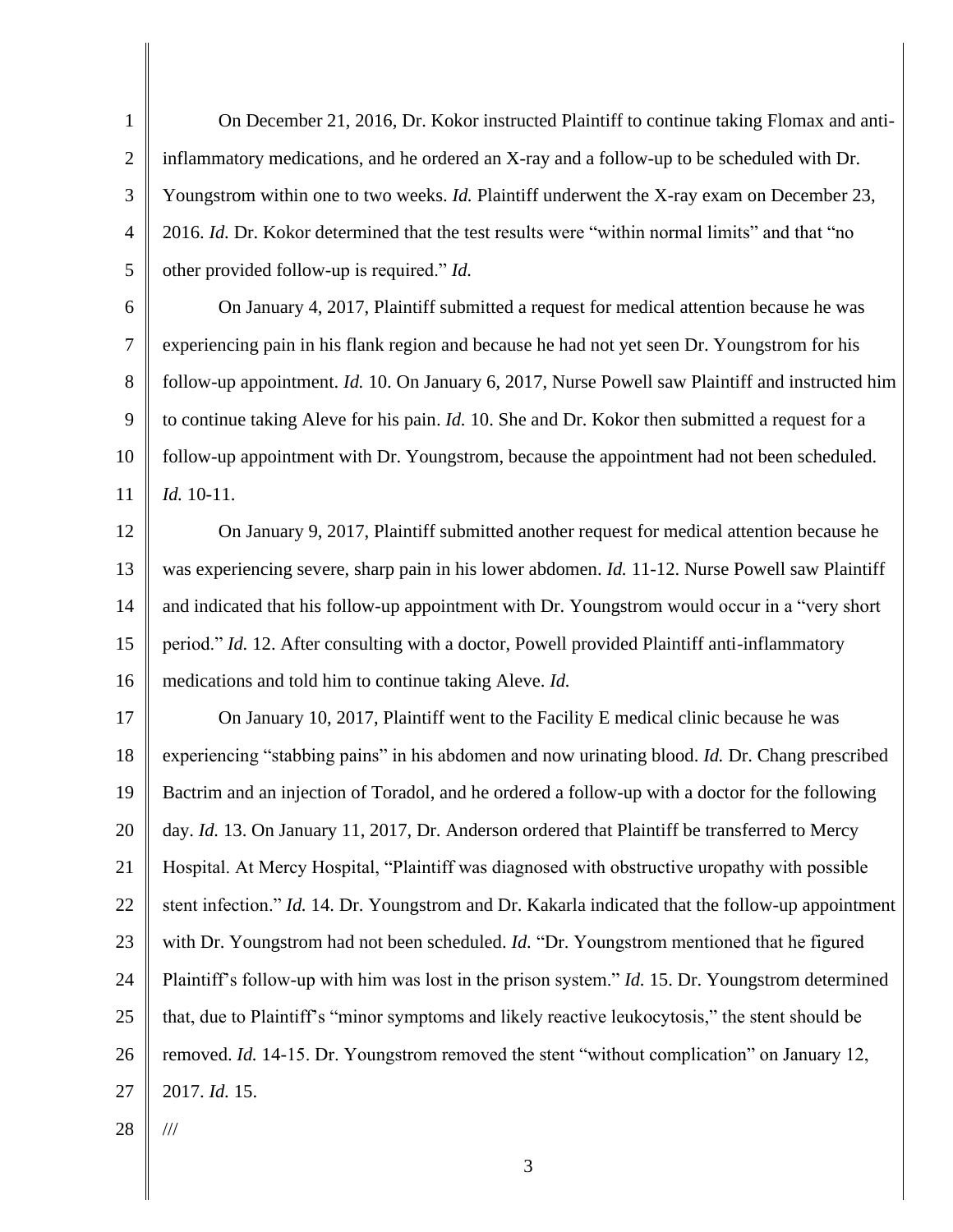1

## **II. LEGAL STANDARD**

2 3 4 5 6 7 8 9 10 11 12 13 14 Summary judgment is appropriate when the moving party "shows that there is no genuine dispute as to any material fact and the movant is entitled to judgment as a matter of law." Fed. R. Civ. P. 56(a). The moving party "initially bears the burden of proving the absence of a genuine issue of material fact." *In re Oracle Corp. Sec. Litig.*, 627 F.3d 376, 387 (9th Cir. 2010) (citing *Celotex Corp. v. Catrett*, 477 U.S. 317, 323 (1986)). The moving party may accomplish this by "citing to particular parts of materials in the record, including depositions, documents, electronically stored information, affidavits or declarations, stipulations . . . , admissions, interrogatory answers, or other materials," or by showing that such materials "do not establish the absence or presence of a genuine dispute, or that an adverse party cannot produce admissible evidence to support the fact." Fed. R. Civ. P.  $56(c)(1)(A)$ , (B). When the non-moving party bears the burden of proof at trial, "the moving party need only prove that there is an absence of evidence to support the non-moving party's case." *Oracle Corp.*, 627 F.3d at 387 (citing *Celotex*, 477 U.S. at 325); *see also* Fed. R. Civ. P. 56(c)(1)(B).

15 16 17 18 19 20 21 Summary judgment should be entered against a party who fails to make a showing sufficient to establish the existence of an element essential to that party's case, and on which that party will bear the burden of proof at trial. *See Celotex*, 477 U.S. at 322. "[A] complete failure of proof concerning an essential element of the nonmoving party's case necessarily renders all other facts immaterial." *Id.* at 322–23. In such a circumstance, summary judgment should be granted, "so long as whatever is before the district court demonstrates that the standard for the entry of summary judgment . . . is satisfied." *Id.* at 323.

22 23 24 25 26 27 28 If the moving party meets its initial responsibility, the burden then shifts to the opposing party to establish that a genuine issue as to any material fact does exist. *See Matsushita Elec. Indus. Co. v. Zenith Radio Corp.*, 475 U.S. 574, 586 (1986). In attempting to establish the existence of a factual dispute, the opposing party may not rely upon the allegations or denials of his pleadings but is required to tender evidence of specific facts in the form of affidavits or admissible discovery material in support of its contention. *See* Fed. R. Civ. P. 56(c)(1); *Matsushita*, 475 U.S. at 586 n.11; *Orr v. Bank of Am., NT & SA*, 285 F.3d 764, 773 (9th Cir.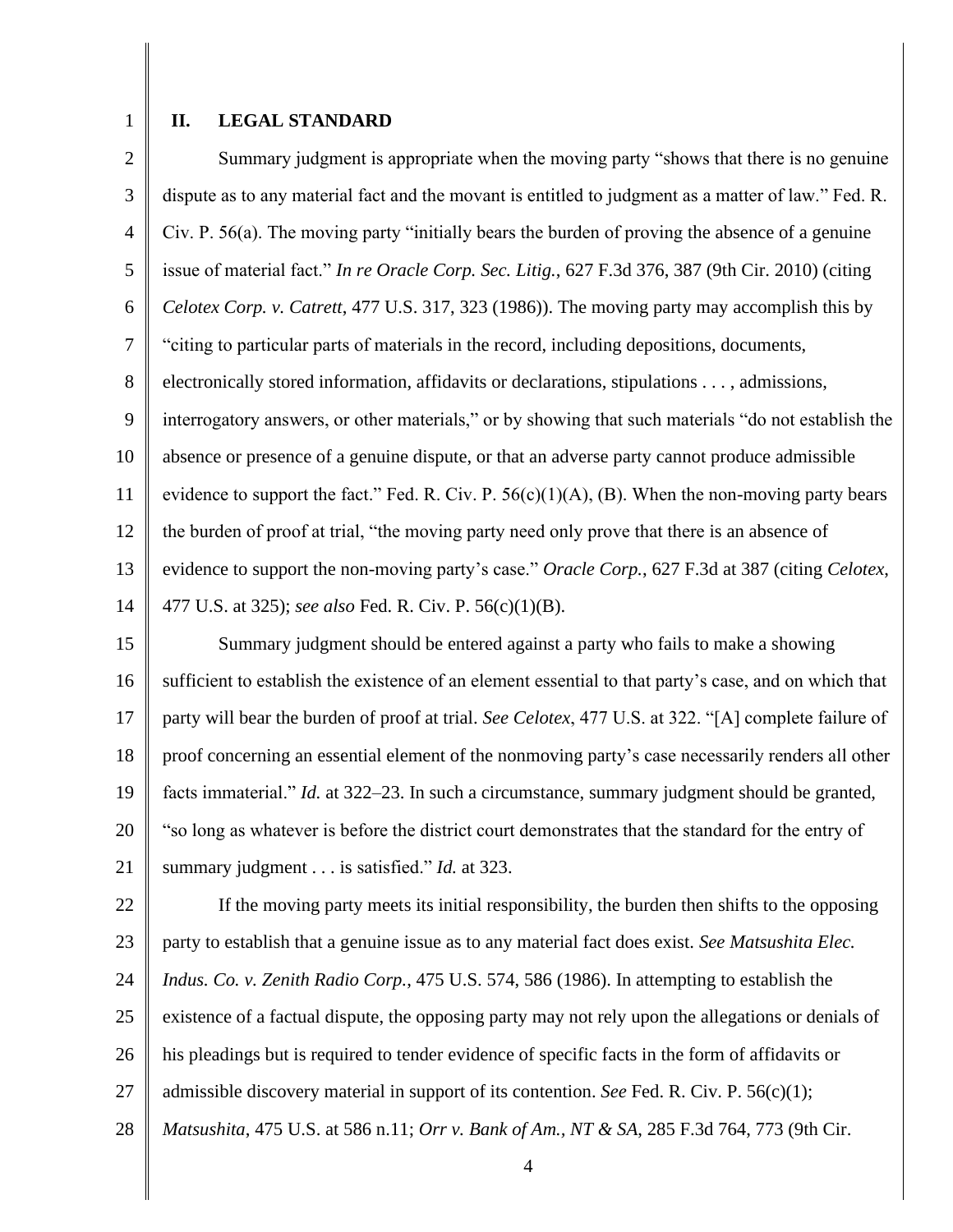1 2 3 4 5 6 7 2002) ("A trial court can only consider admissible evidence in ruling on a motion for summary judgment."). The opposing party must demonstrate that the fact in contention is material, i.e., that it might affect the outcome of the suit under governing law, *see Anderson v. Liberty Lobby, Inc.*, 477 U.S. 242, 248 (1986); *T.W. Elec. Serv., Inc. v. Pac. Elec. Contractors Ass'n*, 809 F.2d 626, 630 (9th Cir. 1987), and that the dispute is genuine, i.e., that the evidence is such that a reasonable jury could return a verdict for the non-moving party, *see Anderson*, 477 U.S. at 250; *Wool v. Tandem Computs. Inc.*, 818 F.2d 1433, 1436 (9th Cir. 1987).

8 9 10 11 12 13 In attempting to show a factual dispute, the opposing party need not prove a material fact conclusively in her favor. It is sufficient that "the claimed factual dispute be shown to require a jury or judge to resolve the parties' differing versions of the truth at trial." *T.W. Elec. Serv.*, 809 F.2d at 631. Thus, the "purpose of summary judgment is to 'pierce the pleadings and to assess the proof in order to see whether there is a genuine need for trial.'" *Matsushita*, 475 U.S. at 587 (citations omitted).

14 15 16 17 18 19 20 21 22 "In evaluating the evidence to determine whether there is a genuine issue of fact," the court draws "all inferences supported by the evidence in favor of the non-moving party." *Walls v. Cent. Contra Costa Cty. Transit Auth.*, 653 F.3d 963, 966 (9th Cir. 2011). However, the opposing party must still produce a factual predicate from which the inference may be drawn. *See Richards v. Nielsen Freight Lines*, 602 F. Supp. 1224, 1244-45 (E.D. Cal. 1985), *aff'd*, 810 F.2d 898, 902 (9th Cir. 1987). To demonstrate a genuine issue, the opposing party "must do more than simply show that there is some metaphysical doubt as to the material facts. . . Where the record taken as a whole could not lead a rational trier of fact to find for the non-moving party, there is no 'genuine issue for trial.'" *Matsushita*, 475 U.S. at 587 (citation omitted).

23 **III. DISCUSSION**

24 25 26 27 28 Prison officials violate the Eighth Amendment if they are 'deliberate[ly] indifferen[t] to [a prisoner's] serious medical needs.'" *Peralta v. Dillard*, 744 F.3d 1076, 1081 (9th Cir. 2014) (quoting *Estelle v. Gamble*, 429 U.S. 97, 104 (1976)). "This is true whether the indifference is manifested by prison doctors in their response to the prisoner's needs or by prison guards in intentionally denying or delaying access to medical care. . ." *Estelle*, 429 U.S. at 104-05. "A

5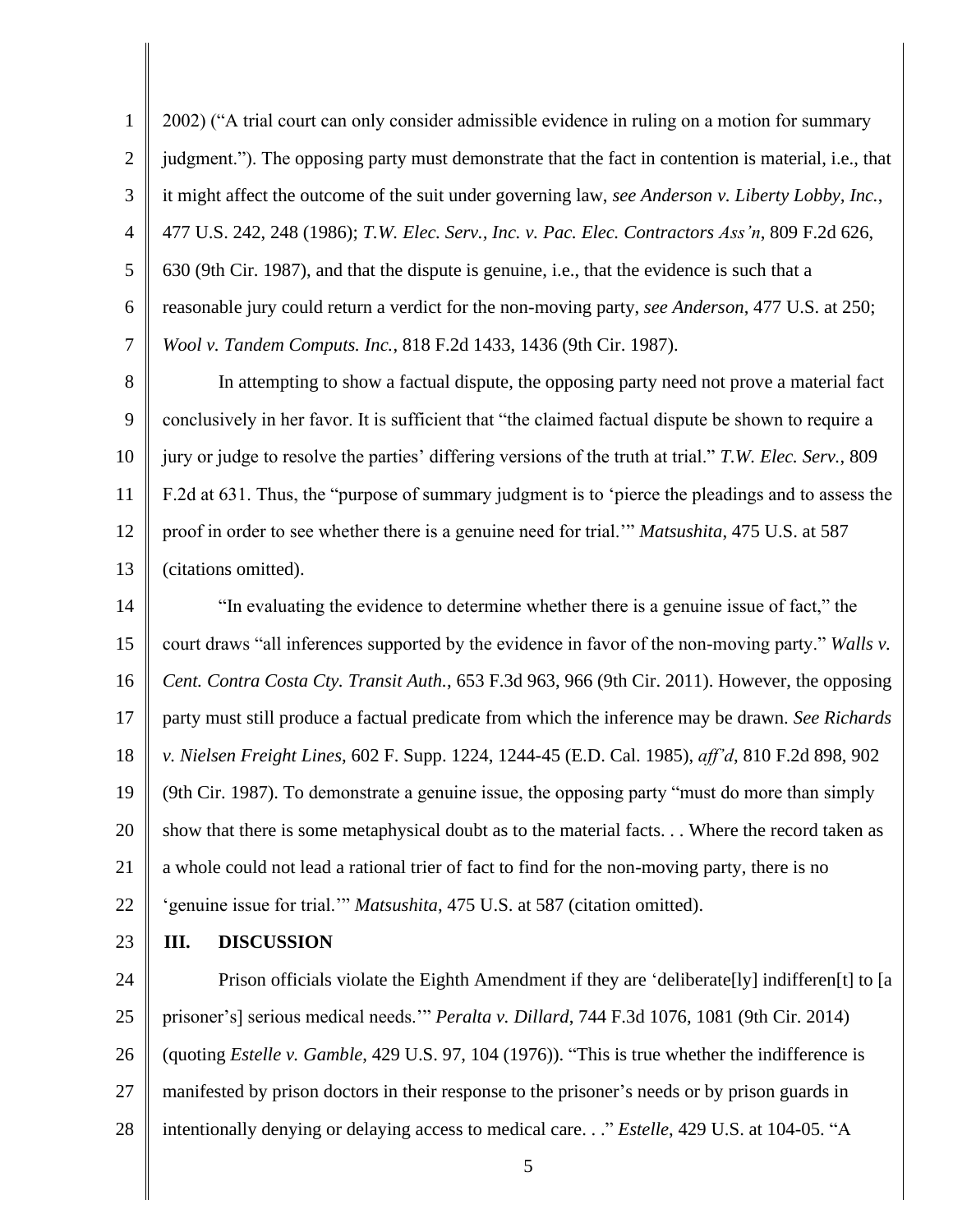1 2 3 4 5 medical need is serious if failure to treat it will result in significant injury or the unnecessary and wanton infliction of pain." *Peralta*, 744 F.3d at 1081 (internal quotation marks and citations omitted). "A prison official is deliberately indifferent to that need if he 'knows of and disregards an excessive risk to inmate health.'" *Id.* at 1082 (quoting *Farmer v. Brennan*, 511 U.S. 825, 837  $(1994)$ ).

6 7 8 9 10 11 12 The test for deliberate indifference to medical need is two-pronged with objective and subjective components. *See Wilhelm v. Rotman*, 680 F.3d 1113, 1122 (9th Cir. 2012). To establish deliberate indifference, a prisoner must first "show a serious medical need by demonstrating that failure to treat [the] prisoner's condition could result in further significant injury or the unnecessary and wanton infliction of pain. Second, the plaintiff must show the defendants' response to the need was deliberately indifferent." *Id.* (internal quotation marks and citation omitted).

13 14 15 16 17 As to the first, objective prong, "[i]ndications that a plaintiff has a serious medical need include '[t]he existence of an injury that a reasonable doctor or patient would find important and worthy of comment or treatment; the presence of a medical condition that significantly affects an individual's daily activities; or the existence of chronic and substantial pain.'" *Colwell v. Bannister*, 763 F.3d 1060, 1066 (9th Cir. 2014) (citation omitted).

18 19 20 21 22 23 24 25 26 27 28 As to the second, subjective prong, deliberate indifference "describes a state of mind more blameworthy than negligence" and "requires more than ordinary lack of due care for the prisoner's interests or safety." *Farmer*, 511 U.S. at 835 (1994) (internal quotation marks and citation omitted). Deliberate indifference exists where a prison official "knows that [an] inmate[ ] face[s] a substantial risk of serious harm and disregards that risk by failing to take reasonable measures to abate it." *Id.* at 847. In medical cases, this requires showing "(a) a purposeful act or failure to respond to a prisoner's pain or possible medical need and (b) harm caused by the indifference." *Wilhelm*, 680 F.3d at 1122 (citation omitted). "A prisoner need not show his harm was substantial; however, such would provide additional support for the inmate's claim that the defendant was deliberately indifferent to his needs." *Jett v. Penner*, 439 F.3d 1091, 1096 (9th Cir. 2006) (citation omitted).

6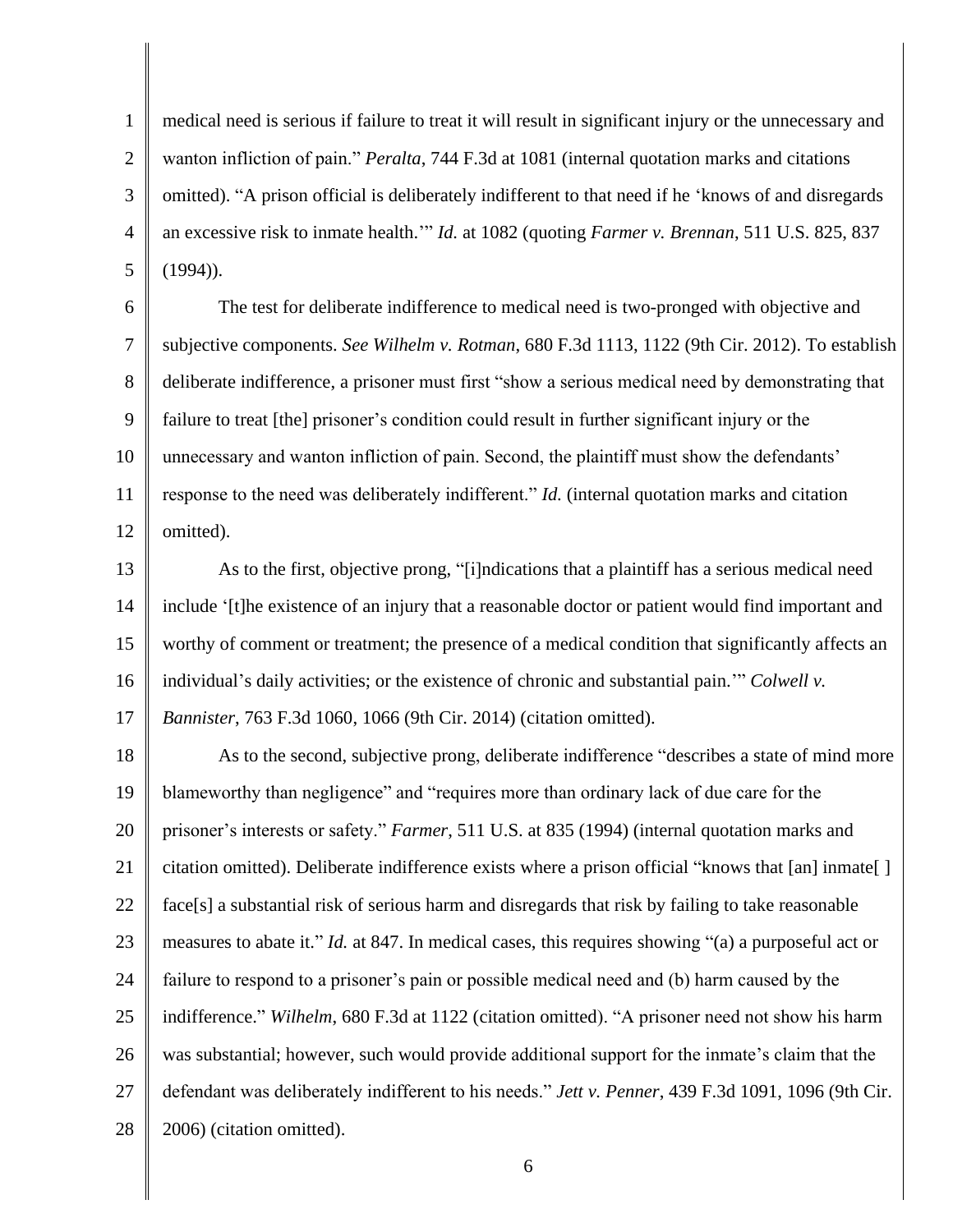1 2 3 4 5 6 "Deliberate indifference is a high legal standard." *Toguchi v. Chung*, 391 F.3d 1051, 1060 (9th Cir. 2004). "Under this standard, the prison official must not only 'be aware of facts from which the inference could be drawn that a substantial risk of serious harm exists,' but [he] 'must also draw the inference.'" *Id.* at 1057 (quoting *Farmer*, 511 U.S. at 837). "If a [prison official] should have been aware of the risk, but was not, then the [official] has not violated the Eighth Amendment, no matter how severe the risk.'" *Id.* (internal quotation marks and citation omitted).

7 8 9 10 11 12 The parties do not dispute that Plaintiff satisfies the first, objective prong. *See generally* Defs.' P. & A. in Supp. of Mot. for Summ. J. ("Defs.' P. & A.") (Doc. 35-1). It is clear Plaintiff suffered from medical conditions that a "reasonable doctor or patient would find important and worthy of comment or treatment." *Colwell*, 763 F.3d at 1066 (citation omitted). The parties only dispute whether Plaintiff satisfies the second, subjective prong, i.e., whether Defendants were deliberately indifferent to his serious medical needs.

13 14 15 16 17 18 19 20 21 22 23 24 25 26 The Court finds that Plaintiff fails to show that Defendants were subjectively deliberately indifferent. When Plaintiff arrived at the Facility E medical clinic on November 2, 2016, complaining of abdominal pain and blood in his urine, Dr. Kokor diagnosed him with possible kidney stones, ordered a urine dipstick test, and transferred him to TTA for emergency treatment. Defs.' Resp. 2-3. At TTA, Plaintiff received an injection of Toradol and Aleve for pain. *Id.* 3. The next day, Dr. Kokor examined Plaintiff and ordered a second urine test, told him that he believed a kidney stone had passed, and prescribed Ciprofloxacin, an antibiotic. *Id.* 4. On November 4, 2016, Plaintiff saw Nurse Powell and informed her that his pain had substantially decreased from two days prior, though it was still more than normal. *See id.* 3, 5. Powell instructed Plaintiff to continue taking Aleve on an as-needed basis and to seek further medical attention if his pain or symptoms worsened. *Id.* 5. Plaintiff's pain and other symptoms subsided. *Id.* 6; Kokor Decl. ¶ 9 (Doc. 35-4 at 2). These facts fail to show "a purposeful act or failure to respond to [Plaintiff's] pain or . . . medical need" on the part of Dr. Kokor or Nurse Powell. *Wilhelm*, 680 F.3d at 1122 (citation omitted).

27 28 Plaintiff's primary complaint against Dr. Kokor is that he failed to order further diagnostic tests to determine whether a kidney stone was still present, and that he failed to order follow-up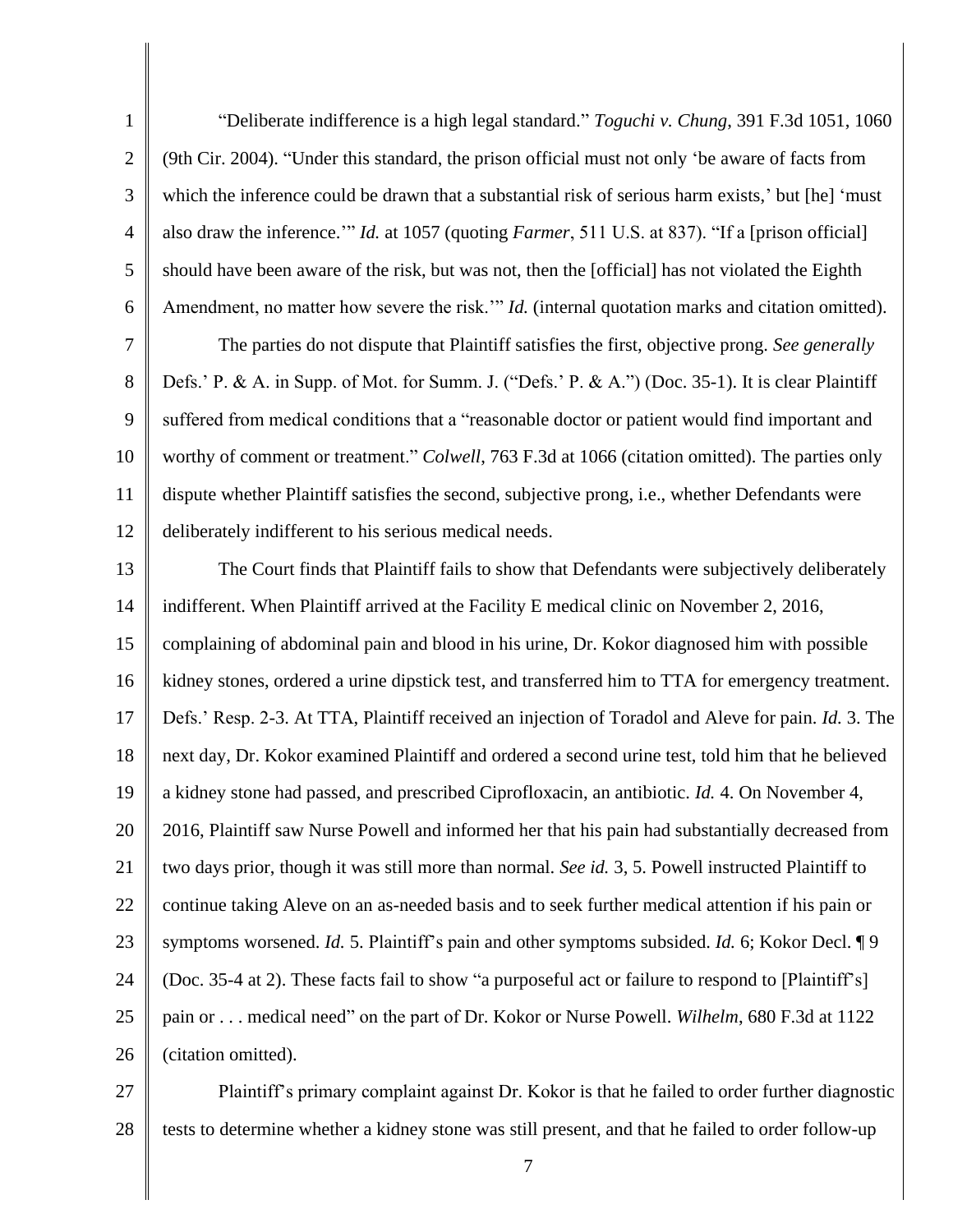1 2 3 4 5 6 7 8 9 10 11 12 13 14 15 16 17 18 appointments after November 3, 2016. *See* Pl.'s P. & A. in Supp. of Opp'n ("Pl.'s P. & A.") 10- 14 (Doc. 43-1 at 17-21). However, this amounts to, at most, a difference of opinion regarding the proper course of treatment; and, a mere "difference of medical opinion . . . [is] insufficient . . . to establish deliberate indifference." *Toguchi*, 391 F.3d at 1058 (internal quotation marks and citation omitted). "[T]o prevail on a claim involving choices between alternative courses of treatment, a prisoner must show that the chosen course of treatment was medically unacceptable under the circumstances, and was chosen in conscious disregard of an excessive risk to [the prisoner's] health." *Id.* (internal quotation marks and citation omitted). Plaintiff fails to make this showing. He claims that a "computed tomography ('CT') scan with dye is the 'gold standard' test to diagnose kidney stones," and thus Kokor should have ordered such a test. *Id.* 12. But accepting as true that a CT scan is the "gold standard," Plaintiff fails to present evidence that Dr. Kokor's alternative course of treatment was medically unacceptable, particularly when his pain and other symptoms were subsiding. In a declaration, Kokor states, "[g]iven Plaintiff Kevin Tran's pain and symptoms were subsiding, I believed that the treatment plan and antibiotics were working, and that the kidney stone had, or was going to pass naturally shortly," and "additional time was needed to determine if further treatment was needed." Kokor Decl. ¶ 9. And, indeed, Plaintiff's pain *did* subside. Defs.' Resp. 6. Plaintiff does not present evidence that the adopted course of treatment was medically unacceptable under these circumstances.

19 20 21 22 23 24 Plaintiff's primary complaint against Nurse Powell is that she failed to refer him to a doctor on November 4, 2016. Pl.'s P. & A. 21-25. However, again, Plaintiff does not present evidence that Powell's alternative course of action—instructing Plaintiff to continue taking Aleve and to seek further medical attention if his pain or symptoms worsened—was medically unacceptable and chosen in conscious disregard to his health, given that Plaintiff had seen a doctor the day before and his pain and other symptoms were subsiding.

25 26 27 28 Plaintiff also argues that Defendants were deliberately indifferent by failing to schedule an appointment with Dr. Youngstrom after his surgery on December 20, 2016. Pl.'s P. & A. 32-36. The parties agree that a post-operation visit with Dr. Youngstrom should have been set up within one to two weeks after surgery. Defendants contend that the failure to schedule the appointment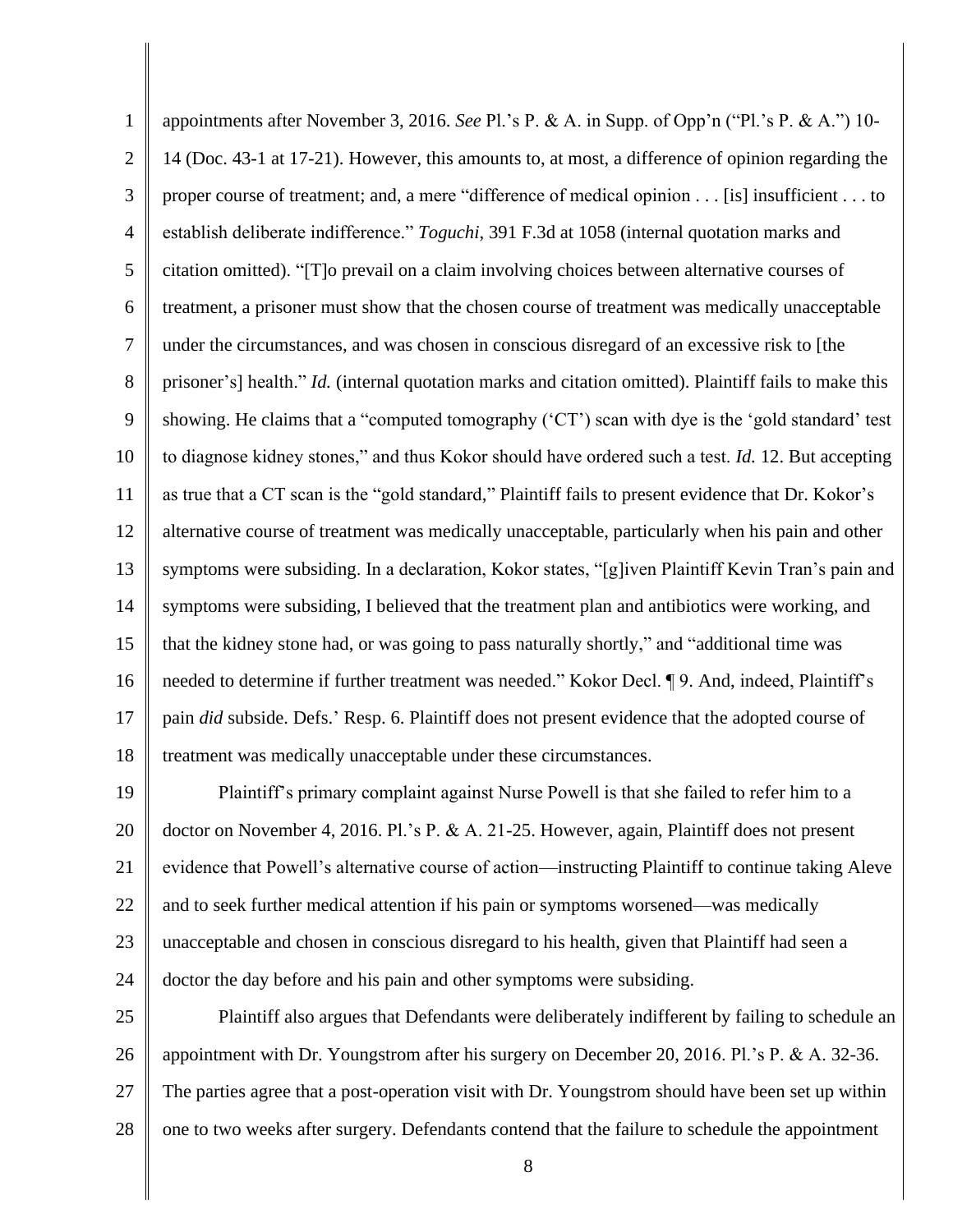1 2 was a result of miscommunication within the prison. Defs.' P. & A. 12-13. Plaintiff contends that the failure was intentional. Pl.'s P. & A. 34-35.

3 4 5 6 7 8 9 10 11 12 13 14 15 Though the parties thus present a dispute of fact, the Court finds that the dispute is not genuine. *See Anderson v. Liberty Lobby, Inc.*, 477 U.S. 242, 248-52 (1986). Plaintiff concedes that a nurse informed him that he would be scheduled for a follow-up appointment within two weeks of surgery and that Dr. Chang ordered the follow-up on December 20, 2016. Defs.' Resp. 8. He also concedes that Dr. Kokor ordered the follow-up the next day. *Id.* In his declaration, Dr. Kokor states that prior to January 6, 2017, he believed the "appointment had been scheduled as ordered." Kokor Decl. ¶ 11. Plaintiff, however, contends that Kokor canceled the order for the follow-up appointment. *See* Pl.'s P. & A. 34-35. The sole piece of evidence he points to is a notification of the results of an X-ray exam he underwent on December 23, 2016. *Id.* 34-35*.* The form gives four options for a healthcare provider to check. (Doc. 43-1 at 233.) One of those options states, "Your test results are essentially within normal limits or are unchanged and no other provider follow-up is required." (*Id.*) This is the option that Dr. Kokor apparently checked. (*Id.*) None of the other three options would indicate that test results are normal.

16 17 18 19 20 21 22 23 24 The Court finds that a reasonable jury could not conclude that Dr. Kokor cancelled the appointment with Dr. Youngstrom based on this single form. The form is a notification of test results for the patient. It informed Plaintiff that his X-ray results were normal. It is pure speculation that it also cancelled the post-operative appointment that Dr. Kokor, Dr. Chang, and an unidentified nurse had all ordered. It is also pure speculation that Dr. Kokor thought that marking the form would cancel, or that he intended that it would cancel, the post-operative appointment. The evidence is simply insufficient to lead a rational jury to resolve this factual dispute in Plaintiff's favor. *See Matsushita Elec. Indus. Co. v. Zenith Radio Corp.*, 475 U.S. 574, 586-87 (1986).

25 26 27 28 Taken as a whole, the evidence could, at most, show that Defendants or other prison officials were negligent in failing to schedule the post-operative appointment with Dr. Youngstrom. As Dr. Youngstrom mentioned, the request for an appointment may have been "lost in the prison system." Defs.' Resp. 15. However, mere negligence, or even gross negligence, does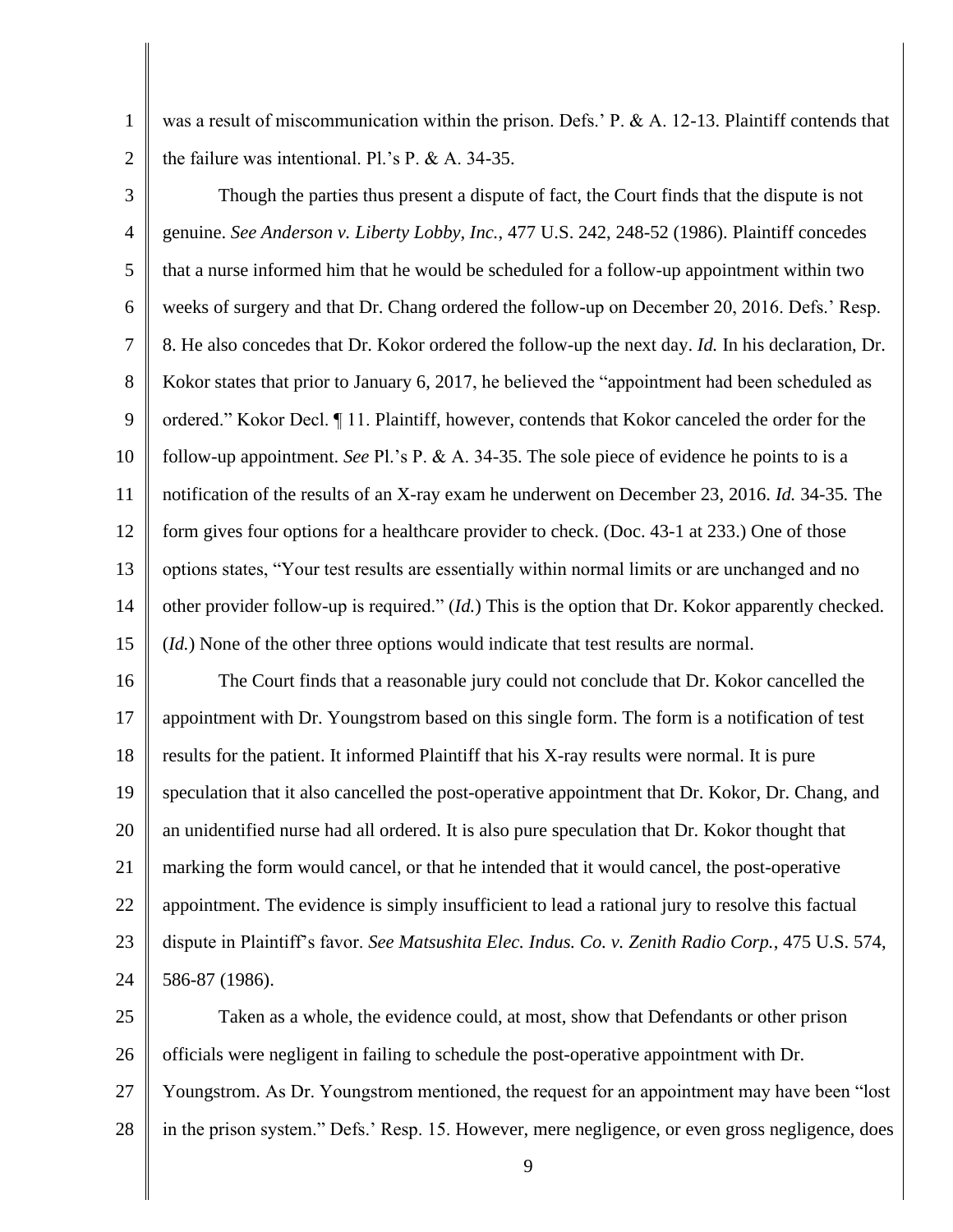1 2 3 4 5 not establish deliberate indifference. *Wood v. Housewright*, 900 F.2d 1332, 1334 (9th Cir. 1990). The evidence does not show that Defendants purposefully failed to schedule the appointment in conscious disregard for Plaintiff's health. When Defendants learned that the appointment had not been scheduled, they submitted a request for services to again schedule the appointment on January 6, 2017, which was approved the next day. Defs.' Resp. 10-11; Kokor Decl. ¶ 11.

6 7 8 9 10 11 12 13 Plaintiff also claims Defendants were deliberately indifferent by prioritizing the above request for services as "routine" instead of as "emergent," and, relatedly, that Nurse Powell was deliberately indifferent by failing to refer him to a doctor on January 6 and 9, 2017. Pl.'s P. & A. 28-31, 34-35. As described above, on January 4, 2017, Plaintiff submitted a request for medical attention because he was experiencing "pain and discomfort in his flank region." Defs.' Resp. 10. Nurse Powell reviewed the request on January 5, 2017 and saw Plaintiff the next day. *Id.* Plaintiff told Powell that his pain was a "4 out of 10." *Id.* Nurse Powell advised Plaintiff to continue taking Aleve for his pain; and, after confirming that the post-operative appointment with Dr.

14 15 16 17 18 19 Youngstrom had not been scheduled, she and Dr. Kokor submitted a request to schedule it. *Id.* 10- 11. The request was approved the next day. Kokor Decl. ¶ 11. On January 9, 2017, Plaintiff began experiencing severe pain in his lower abdomen. Defs.' Resp. 11-12. Nurse Powell saw Plaintiff that day and informed him that his follow-up with Dr. Youngstrom would occur in a "very short period;" and, after consulting with a doctor, she provided him anti-inflammatory medications and told him to continue taking Aleve. *Id.* 12.

20 21 22 23 24 25 26 27 28 Plaintiff presents no evidence that the above course of treatment was medically unacceptable under these circumstances and chosen in conscious disregard to his health. Plaintiff points to the fact that Dr. Anderson submitted a request for services to transfer him to Mercy Hospital on January 11, 2017, that was marked as "emergent" as indication that the defendants were deliberately indifferent by marking their January 6 request as "routine." Pl.'s P. & A. 35. However, Dr. Anderson made his decision under different circumstances. On January 10, 2017, Plaintiff began experiencing significant amounts of blood in his urine; thus, Dr. Anderson diagnosed him "with bloody urine and ureteral colic" on January 11 and submitted his emergent request. Defs.' Resp. 13. Dr. Anderson's course of action in response to Plaintiff's more serious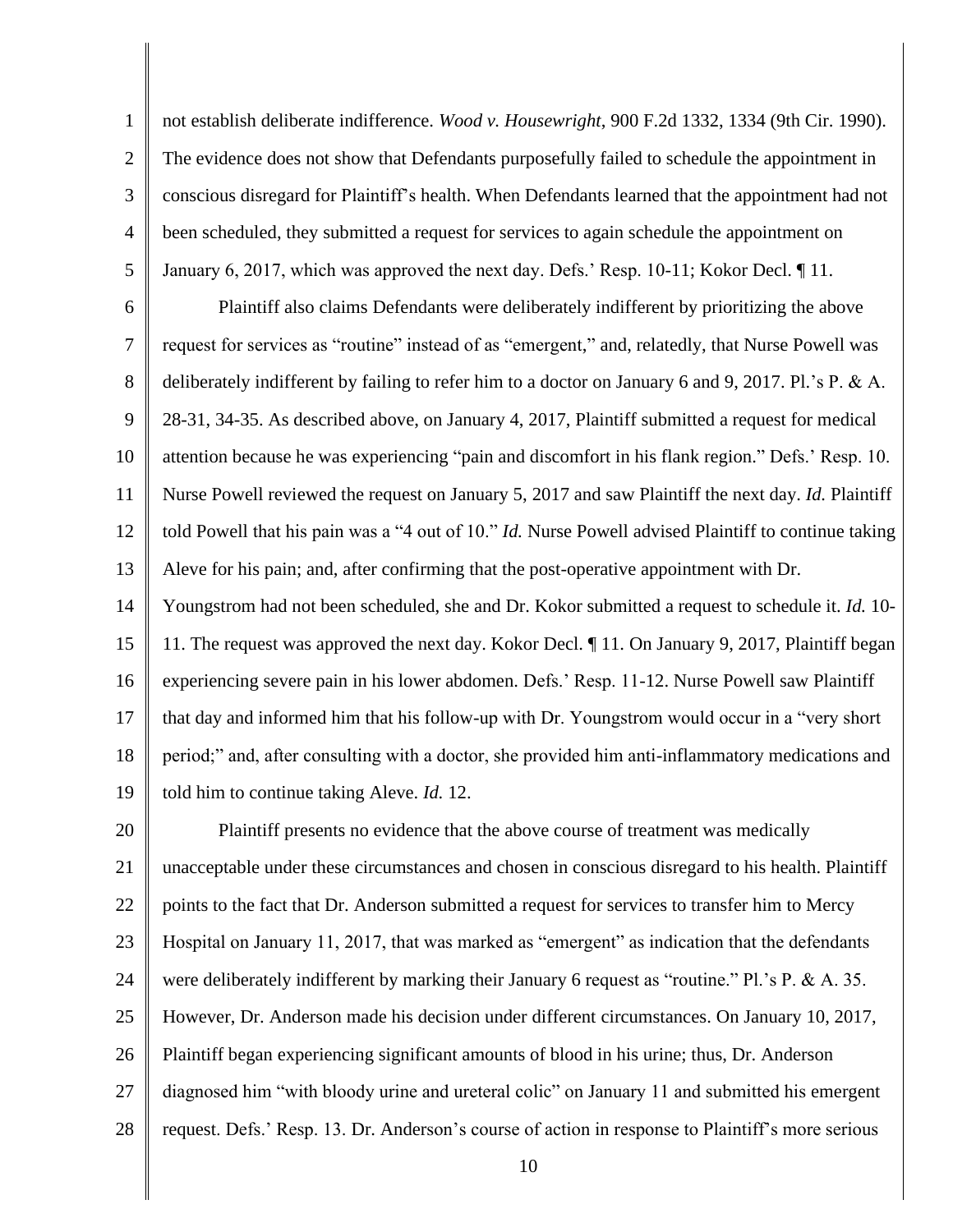1 2 symptoms on January 11 does not show that Defendants purposefully failed to respond to his medical needs on January 6 or 9.

3 4 5 6 7 8 9 10 11 12 The case of *Magarrell v. Mangis* provides a useful comparison. There, the prisonerplaintiff complained for weeks that he was experiencing significant pain due to kidney stones. No. 2:04-cv-02634-LKK-DAD, 2009 WL 2579621, at \*1 (E.D. Cal. 2009). He submitted a urine sample, which contained blood. *Id.* The plaintiff's doctor, however, refused to look at his medical file, which made clear that he had an extensive history of kidney stones. *Id.* The doctor instead accused the plaintiff of adding blood to his urine and suggested that he was only interested in drugs. *Id.* The plaintiff passed a kidney stone seven months later; and, a different doctor finally ordered a CT scan, which revealed that he had four additional kidney stones. *Id.* at \*1-2. The court found that, "[g]iven this evidence, a reasonable juror could conclude that defendant . . . responded to plaintiff's serious medical needs with deliberate indifference." *Id.* at \*13.

13 14 15 16 17 18 19 20 21 22 23 The Court is unable to make the same finding in this case. Drawing all reasonable inferences in favor of Plaintiff, the Court finds that the evidence before it fails to show a genuine issue of material fact. The evidence is simply insufficient to lead a rational trier of fact to conclude that Defendants were deliberately indifferent to his serious medical needs. Unlike in *Magarrell*, Defendants attempted to treat Plaintiff's kidney stone in November 2016, and they attempted to attend to his post-operative medical needs in December 2016 and January 2017. That Plaintiff ended up requiring surgery to remove a kidney stone in December, and that he ended up being urgently transferred to a hospital to remove a urinary stent in January, is circumstantial evidence showing, at most, misdiagnoses or negligence. The evidence does not show, though, any purposeful failure to respond to Plaintiff's medical needs. *See Wilhelm*, 680 F.3d at 1122. Summary judgment is therefore warranted.

- 24 ///
- 25 ///
- 26 ///
- 27 ///
- 28 ///

11